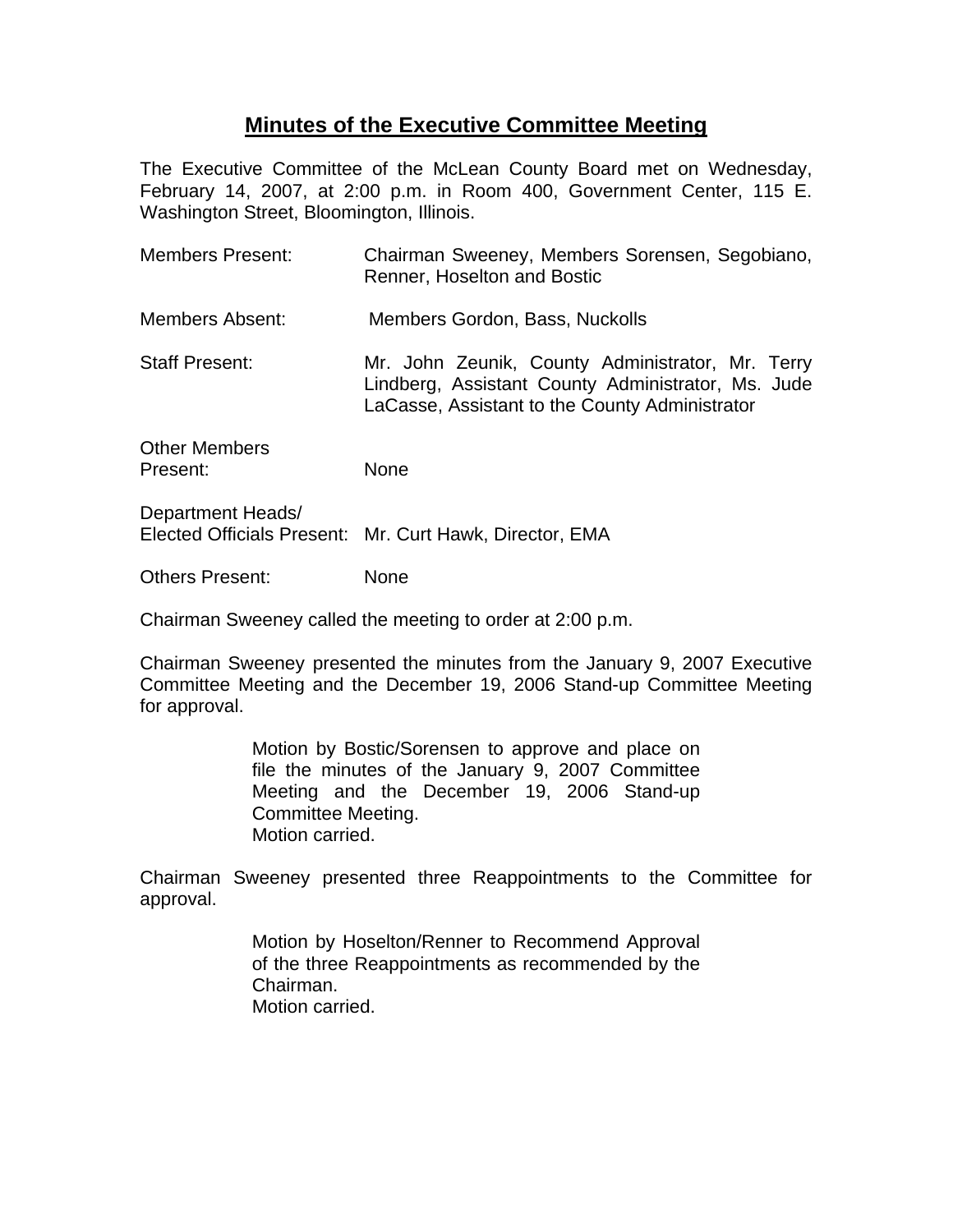Minutes of the Executive Committee February 14, 2007 Page Two

Chairman Sweeney presented a request for approval of a Resolution of the McLean County Board adopting the 2007 Legislative Program for McLean County. Chairman Sweeney asked Mr. Lindberg to review each item.

Mr. Lindberg reviewed the five items included in this year's Legislative Program. The first is to amend the Enterprise Zone Act to allow more than one Enterprise Zone in a County or to have more area devoted to an Enterprise Zone (20 ILCS 655). He explained that the legislation known as the Enterprise Zone Act shows that there are ways for a County to have more than one Enterprise zone (Cook County currently has approximately 15 Enterprise Zones). However, it is very difficult to have more than one Enterprise Zone.

Mr. Lindberg stated that there are two basic thrusts to the County's interest in amending the Enterprise Zone Act. The first is to make it easier for a County to have more than one Enterprise Zone to avoid the "gerrymandering" and spiderwebbing of one Enterprise Zone district. The second point is that all County Enterprise Zones are limited to 13 square miles, regardless of the size of the County. Mr. Lindberg noted that, when you have a County that is 160 square miles and another one is 1,186 square miles, this rule is inequitable. He indicated that the square mile standard should be made more flexible and should relate more to the overall size of the County. Mr. Lindberg clarified that making it easier to establish more than one Enterprise Zone and changing the size limit so that it is more relevant to the overall size of the County are the two things being proposed as amendments to the Enterprise Zone Act.

Mr. Lindberg stated that the amendment might say that the maximum size of an Enterprise Zone within a County would be equal to 2.5% percent of the total square miles within a County or 13 square miles, whichever is greater. This would not penalize the smaller County, while being advantageous to a larger County.

Chairman Sweeney suggested that questions be addressed on each topic before moving on to the next topic.

Mr. Segobiano asked if this will be a fair amount for all potential projects. Mr. Lindberg replied that if the standard were changed from a flat 13 square miles to 2.5%, the County could designate as much as 29.6 square miles in the County for Enterprise Zone purposes. At 2%, the County would receive 23 square miles and, at the 1.5% level, it would be 17.76 square miles. Mr. Lindberg advised that this would be very adequate for future projects.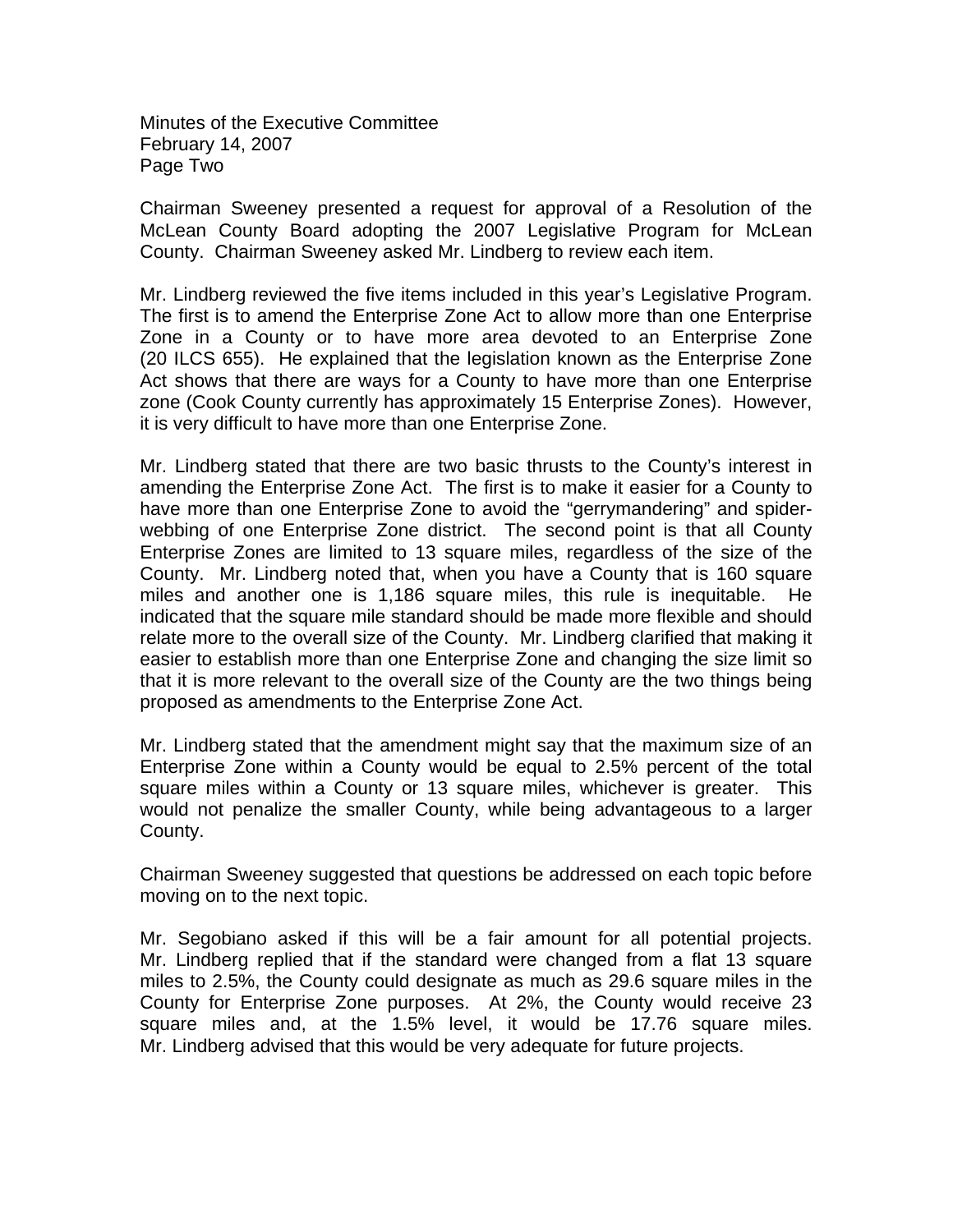Minutes of the Executive Committee February 14, 2007 Page Three

Ms. Bostic asked if the Mitsubishi Enterprise Zone will always be an Enterprise Zone. Mr. Zeunik stated that this designation will eventually expire, noting that it is on its last extension permitted by law. When that time runs out, the Enterprise Zone will run out and the County will, in effect, not have an Enterprise Zone. If the County wishes to create another Enterprise Zone for another purpose, it would be necessary to go back to the State, file a new application, justify to the State the basis for creating an Enterprise Zone and the State would then have to designate a new Enterprise Zone.

Mr. Sorensen asked if the extensions are for ten years. Mr. Zeunik replied that they are ten year extensions and the County is in its second extension. He stated that the Enterprise Zone was created in 1984. He indicated that the history of the Enterprise Zone was in the memorandum supporting the request received from Normal last month.

Mr. Segobiano asked if the land between College, Maple Hill Road and Wiley Drive is part of the Enterprise Zone. Mr. Zeunik responded that most of that land is part of the Enterprise Zone and is available for development. He advised that the EDC is encouraging people to develop property within the Enterprise Zone. There is property available in both Bloomington and Normal within the Enterprise Zone that can be developed and would qualify for the State benefits.

Mr. Lindberg presented the second item, namely a bill that would authorize County Boards to pass a cigarette tax of up to \$2.00 per pack. He stated that there is strong support among the Collar Counties for this bill, including Lake, McHenry, DuPage and Will Counties. He noted that this is an enabling bill that will allow individual County Boards to make the decision whether to enact the tax. It is not a mandatory bill. Each County will decide whether or not to enact a cigarette tax and each County will decide at what level to enact the tax, up to \$2.00 per pack. The bill also provides that the funds generated from the Countywide cigarette tax can only be used to fund public health and public safety programs.

Mr. Lindberg advised that he suspects that the State may have adopted this bill as something they might want to pursue. If the State decides to enact a Statewide increase in the cigarette tax, the State would likely get the largest share of proceeds and may share a small percentage with Counties.

Mr. Sorensen expressed his opinion that \$2.00 per pack is excessive. Chairman Sweeney replied that, more than likely, the figure would be approximately \$.50.

Mr. Segobiano suggested that, considering the obesity in children, perhaps, we should talk about putting a tax on sweets, chips and sodas.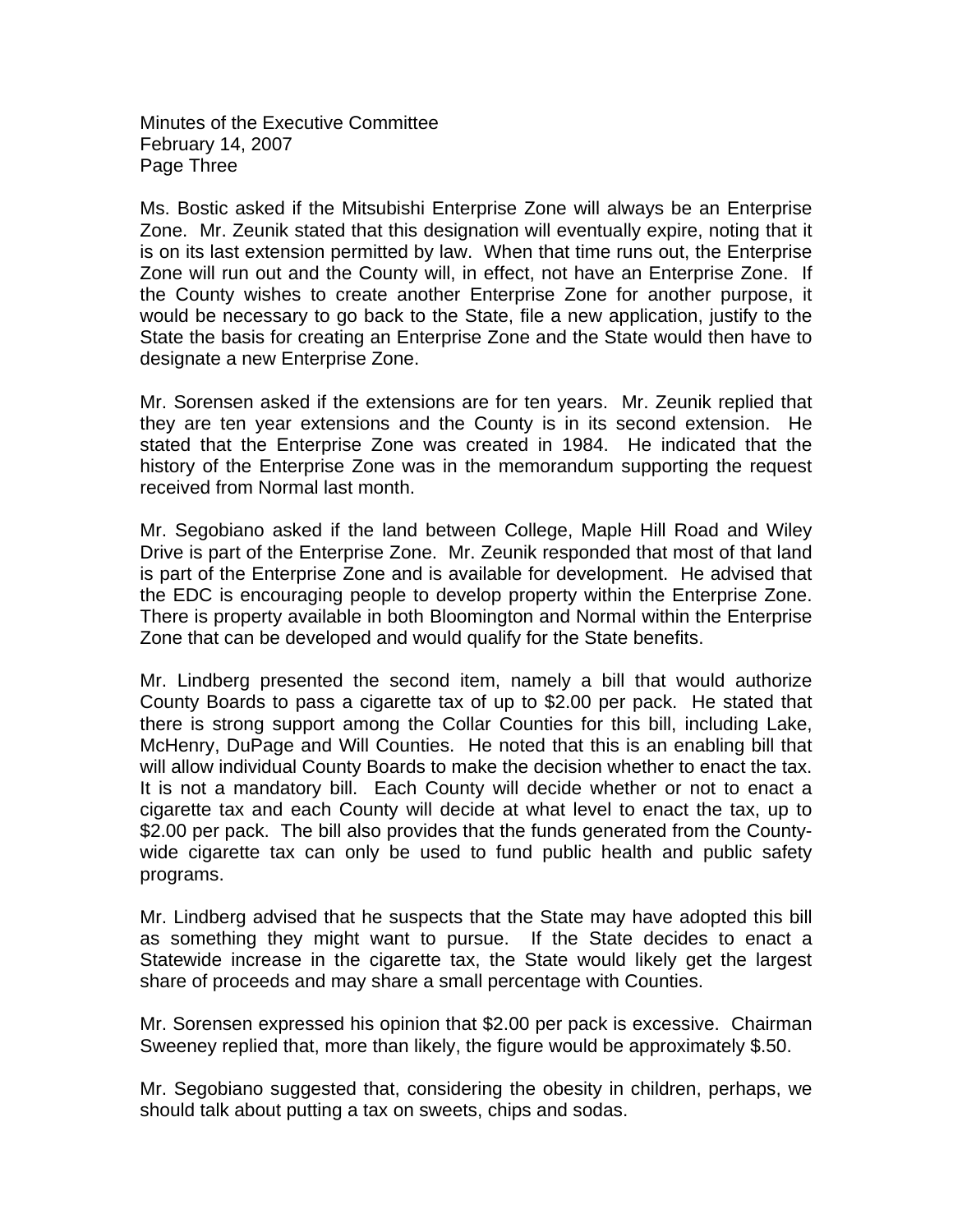Minutes of the Executive Committee February 14, 2007 Page Four

Chairman Sweeney asked if the tax in Cook County is \$2.00 per pack. Mr. Lindberg replied that he is correct.

Chairman Sweeney referred to the Legislative Update from Metro Counties that was distributed. He indicated that this information is to inform the Committee on the legislative issues that are discussed at Metro Counties.

Mr. Lindberg presented the third item, which is to pass Legislation to authorize County Boards to assess a \$5.00 fee on Civil Court cases to support Child Advocacy Centers. He stated that, some years ago, the County passed a referendum to authorize a special property tax levy for the Children's Advocacy Center. Mr. Lindberg advised that we are at the levy maximum and it raises half of the cost of operating the Children's Advocacy Center (CAC). He indicated that the County has been fortunate and very aggressive in seeking grant funded support, but those monies are becoming difficult to sustain. Mr. Lindberg stated that this fee is a good alternative and has received broad support from other County Children's Advocacy Centers. He noted that it has also received a positive reception from the members of the General Assembly. Mr. Lindberg added that there are other State-wide lobbying bodies that have an interest in supporting this fee. He stated that this could raise as much as \$20,000.00 per year for the Children's Advocacy Center.

Mr. Lindberg reviewed the next item, namely to pass Legislation to restore the Election Levy, which is a topic that the County Board has dealt with over the last 15 years. He noted that there was interest on the part of Metro Counties and on the part of the Illinois Association of County Administrators to address the funding differences between how a County funds their part of the elections and how an independent election commission is funded. He stated that there was a heated discussion regarding this in a southern County, as well as great interest in Peoria County.

Mr. Lindberg informed the Committee that the Election Commission issue goes back to pre-1980 when there was a separate levy dedicated for election expenses. The County Board could levy a property tax for the purpose of funding the County's election expense and the expense of the Bloomington Election Commission. Since SB 512 already was drafted and since some people are familiar with the bill, it seemed appropriate to bring this issue forward again to renew the discussion. He noted that there are only eight City Election Commissions in the State at this time, including McLean and Peoria Counties.

Mr. Lindberg advised that if 100% of the election costs can be paid out of the Election Levy, that amount would not have to be paid out of the County's General Fund. He further explained that this levy is restoring an authority that was in place up until the mid-1980's.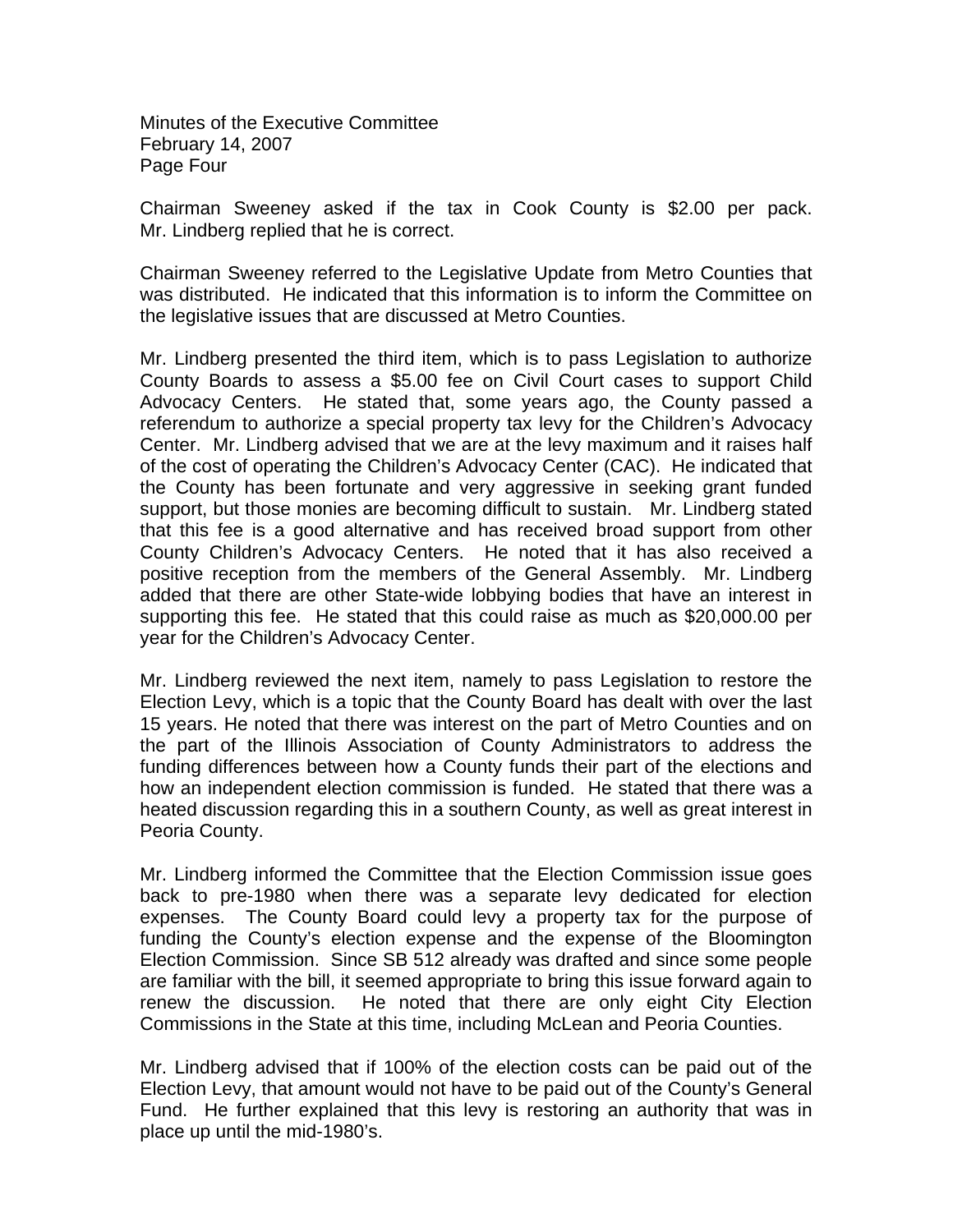Minutes of the Executive Committee February 14, 2007 Page Five

Mr. Lindberg stated that funding the City Election Commission comes out of the County's General Tax Levy. This Election Levy restores the County's ability to raise a separate levy amount for elections.

Ms. Bostic asked if the Bloomington Election Commission and the County Clerk Election function are a duplication of effort. Mr. Lindberg replied that both would say that they are, but their approach to eliminating that duplication is quite different. He stated that there is another bill going before the General Assembly that proposes to create a County-wide Election Authority, which would consolidate both the City and the County authority.

Mr. Segobiano asked if there has been any recent discussion with the City of Bloomington regarding doing away with the Bloomington Election Commission. Mr. Lindberg replied that there has not been any discussion.

Ms. Bostic asked if the City of Bloomington funds their Election Commission in any way. Mr. Lindberg responded that the \$400,000.00 that the County pays from its budget funds the stipends for the three Election Commissioners, pays the Director's salary, pays the Assistant Director's salary, and provides a substantial amount of money for the General Election expense. In addition to that, the City budget funds one staff person and one part-time person.

Mr. Sorensen advised that the Finance Committee has dealt with this issue repeatedly. In order to eliminate the Bloomington Election Commission, it requires a Referendum in the City of Bloomington. He reported that, over the last couple of years, the Bloomington Election Commission intentionally selected different technology for their electronic voting machines than the County and intentionally selected different vendors for a variety of things. Mr. Sorensen stated that, whether it was intentional or not, they created substantial differences between the two offices. As a result, there would be a significant cost to merge the two offices.

Ms. Bostic stated that no one has control over the Bloomington Election Commission budget. Mr. Sorensen replied that the Election Commissioners do have control of that budget. Mr. Lindberg added that there is a supervising judge who has some budgetary oversight, but it is not stringently exercised.

Mr. Segobiano asked what is the salary of the Commissioners. Mr. Lindberg replied that they receive \$2,100.00 per year.

Mr. Sorensen indicated that some progress has been made over the last couple of years. Two years ago Mr. Esaw Peterson and Ms. Char Stanford attended the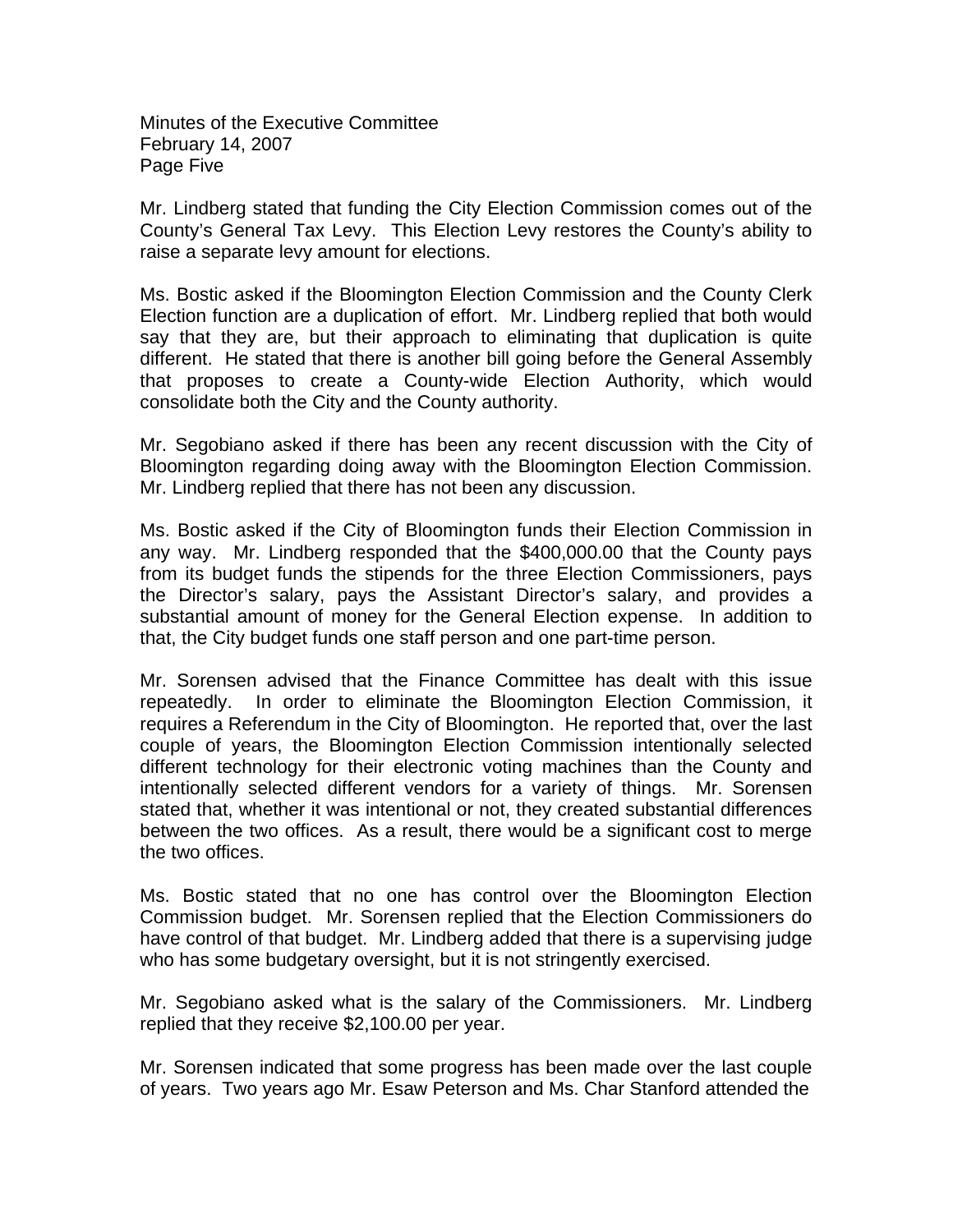Minutes of the Executive Committee February 14, 2007 Page Six

Finance Committee to review their budget, and last year Ms. Stanford came again.

Mr. Segobiano asked if the City reimburses the County for part of this cost. Mr. Zeunik replied that the County is supposed to get \$100,000.00 back from the Election Commission each year. However, after the 2000 Presidential Election, the Help America Vote Act was passed and, because of all of the changes and expenses that were anticipated, the Election Commission decreased the amount of money going back to the County. Mr. Zeunik informed the Committee that one year the County only received \$25,000.00 back. He stated that, with all of the changes in place, the reimbursement has increased. Mr. Zeunik indicated that in 2006 the County received \$75,000.00 back and we expect \$80,000.00 this year.

Mr. Lindberg stated that the Legislative Committee chose to support legislation to restore the Election Levy in an attempt to deal with the Election Commission versus the County Clerk's Elections debate. He advised that he met with a number of other large Counties several years ago, including some that have an Election Commission, to discuss ways to address this issue, where we are not choosing sides. One of the ways to do that is to have this source of funding restored and to give every County Board Finance Committee the ability to review the budget and the election tax levy in the same manner as all other budgets are reviewed.

Mr. Lindberg reviewed the next proposal is to support legislation to enact a Statewide Smoking Ban. He explained that the reason this is included in the Legislative Program is that, when you watch what happened in Bloomington, Normal, McLean County, Sangamon County and Springfield, you see that every Smoking Ban is different.

Mr. Lindberg gave a brief update on where the State-wide Ban is at this time. He noted that Senator Cullerton was planning on introducing a State-wide Smoking Ban, which is tentatively identified as Senate Bill 500. This has not been read on the floor yet, so there is no SB 500 that can be seen. Mr. Lindberg stated that House Bill 246 was the companion piece on the House side and he expects Senate Bill 500 should be identical to HB 246.

Mr. Lindberg indicated that this legislation will eliminate the inter-County issues of smoking bans. He added that, having a consistent smoking ban across the State, will clear up a lot of confusion in the minds of citizens.

Mr. Lindberg informed the Committee that there is one additional issue that is not in the Packet. He stated that Representative Mautino has introduced House Bill 380, which proposes to change the basis by which wind towers are valued for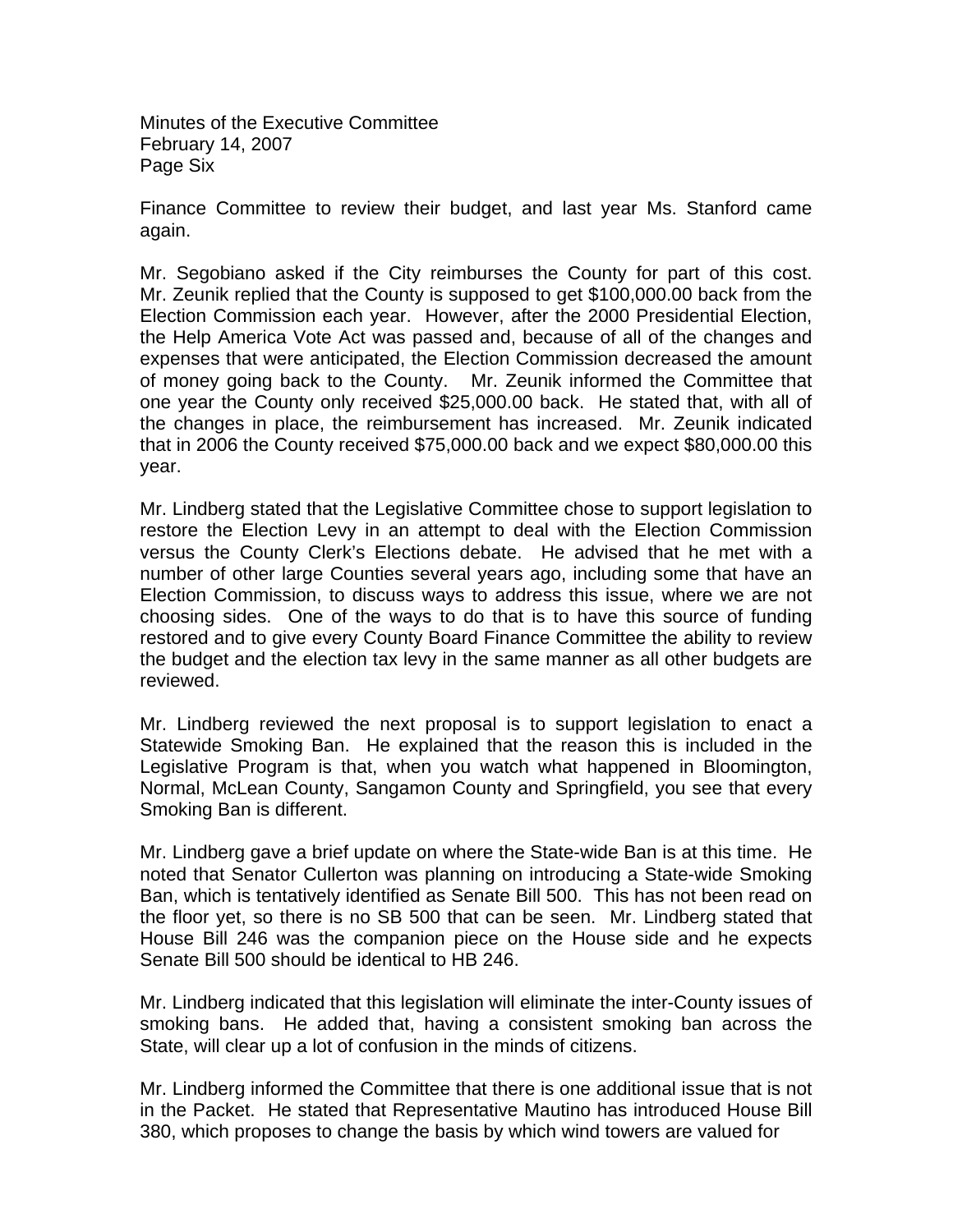Minutes of the Executive Committee February 14, 2007 Page Seven

taxation purposes. Mr. Lindberg advised that it is a complex issue emanating from Grundy County where years ago, when they received one of the early nuclear plants, they classified over 90% of the value as real property. As such, they had very little personal property involved, so they scored big on the property tax side of the issue and scored poorly on the Personal Property Replacement Tax. He stated that it is good for Grundy County in the case of the nuclear plant, but it is bad for them if a wind farm operator is considering more than one County and the ratio of real property and personal property is different between County A, County B and County C. The wind farm operator could be proposing the same number of wind towers in each of those three Counties and see a radically different valuation placed on them.

Mr. Lindberg indicated that this legislation proposes to cure that disparity by going to an income approach to value wind towers. This is very impractical and the utility industry is concerned about having to disclose a lot of proprietary information. He noted that McLean County doesn't need this legislation as it has a highly proficient Assessor. Mr. Lindberg stated that this legislation will not be beneficial to McLean County or most other Counties, and it may be a detriment to taxing bodies like school districts who want to rely on a steady, stable Property Tax from these kinds of developments.

Mr. Lindberg advised that we have registered our opposition to this bill for those reasons. He added that the wind farms are not in favor of this legislation because they are not interested in disclosing to their competition their income and pricing schedules. Mr. Lindberg indicated that a third option may be introduced, which is to rate every tower in terms of its total production capacity and set a value per kilowatt hours. He informed the Committee that Senator Rutherford has embraced House Bill 380 and is co-sponsoring the companion bill in the Senate.

Chairman Sweeney stated that Senator Brady called him regarding this legislation. He indicated that Senator Brady told him that he received feedback that Senator Rutherford is not supporting the bill. Chairman Sweeney noted that Senator Rutherford introduced a shell bill, with nothing in it, so you don't know if he is pro or con.

Ms. Bostic recommended that if anyone needs better background on this bill, they should visit with Mr. Bob Kahman, Supervisor of Assessments, who can explain it very clearly. Mr. Lindberg added that the Statewide Assessors Association unanimously supports this bill.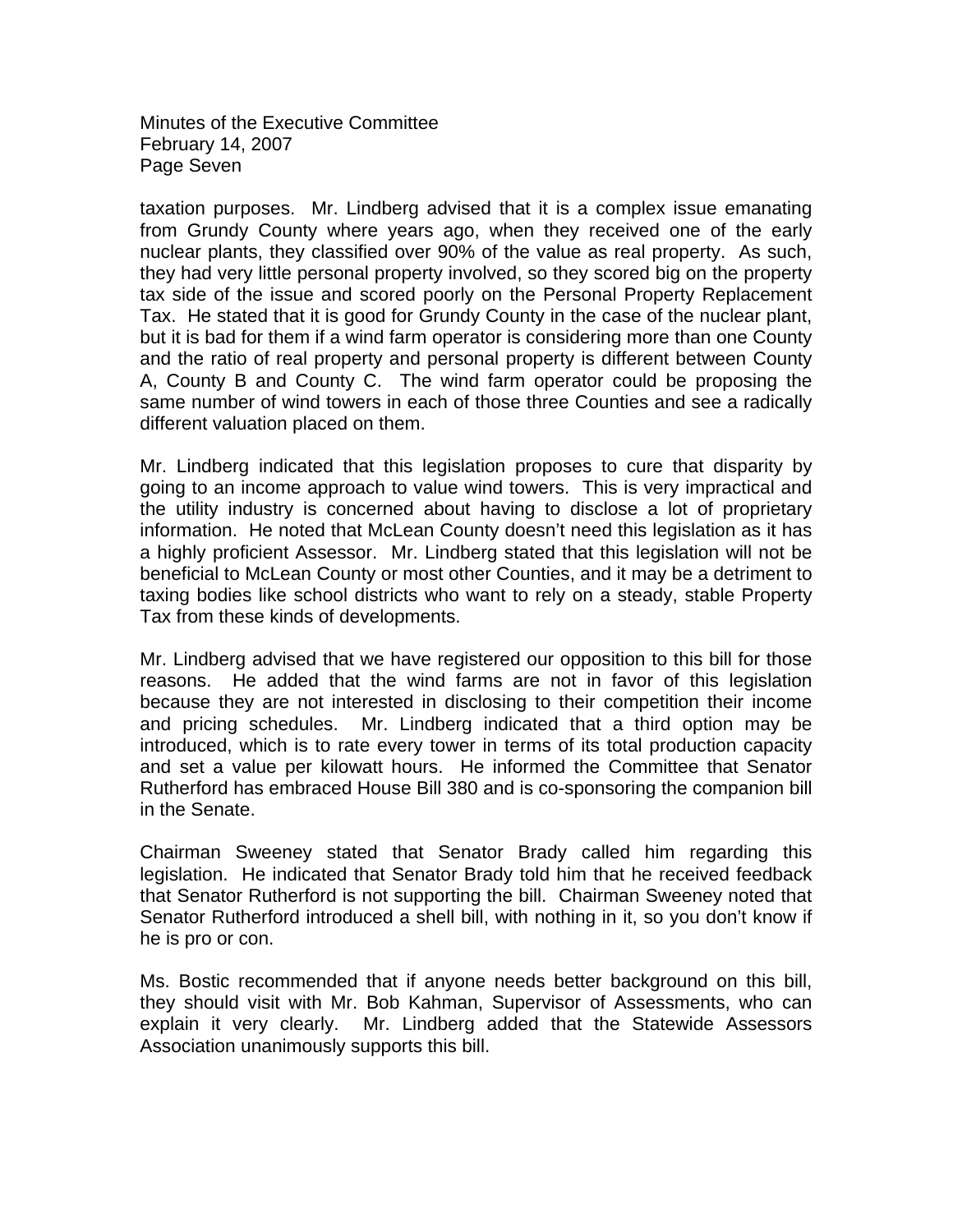Minutes of the Executive Committee February 14, 2007 Page Eight

> Motion by Sorensen/Renner to Recommend Approval of a Resolution of the McLean County Board Adopting the 2007 Legislative Program for McLean County – Legislative Subcommittee. Motion carried.

Mr. Sorensen presented a request for approval of a Resolution Adopting the Rules of the County Board of McLean County as amended – Rules Subcommittee. He stated that the Rules Subcommittee has recommended a couple updates to the rules.

Mr. Sorensen indicated that the first update is an amendment to the Ethics section of the Preamble of the Rules of the County Board of McLean County to consider Ex parte Communications. This language would be added as Number 7 under the Preamble, stating: "refrain from considering ex parte communications involving matters where a public hearing is required according to law and when such consideration would interfere with the due process of law."

Mr. Sorensen stated that the second update is to amend the Rules of the County Board of McLean County to consider Absence and/or Incapacity of the Chairman of the County Board. This Amendment would add a new sentence authorizing the Vice Chairman to act in the capacity of the Chairman, as detailed in the Resolution.

Chairman Sorensen stated that, under the current rules, the State did not recognize that the County's current Rules authorize the Vice Chairman of the Board, in the absence of the Chairman, the authority to sign requests for pay vouchers to the State for reimbursement to the County. He pointed out that it was necessary to Federal Express items to Chairman Sweeney for his signature because they would not allow the Vice Chairman to sign the documents.

> Motion by Sorensen/Hoselton to Recommend Approval of a Resolution Adopting the Rules of the County Board of McLean County as Amended – Rules Subcommittee. Motion carried.

Mr. Sorensen presented a proposed solution on how to deal with ex parte communications received by Board members. He indicated that the Rules Subcommittee recommended that the Administrator's Office institute a courtesy mail service for Board members to drop off their letters and clerical staff could send back a form letter explaining why the member is not communicating directly and to thank them for their interest. Mr. Sorensen stated that this procedure is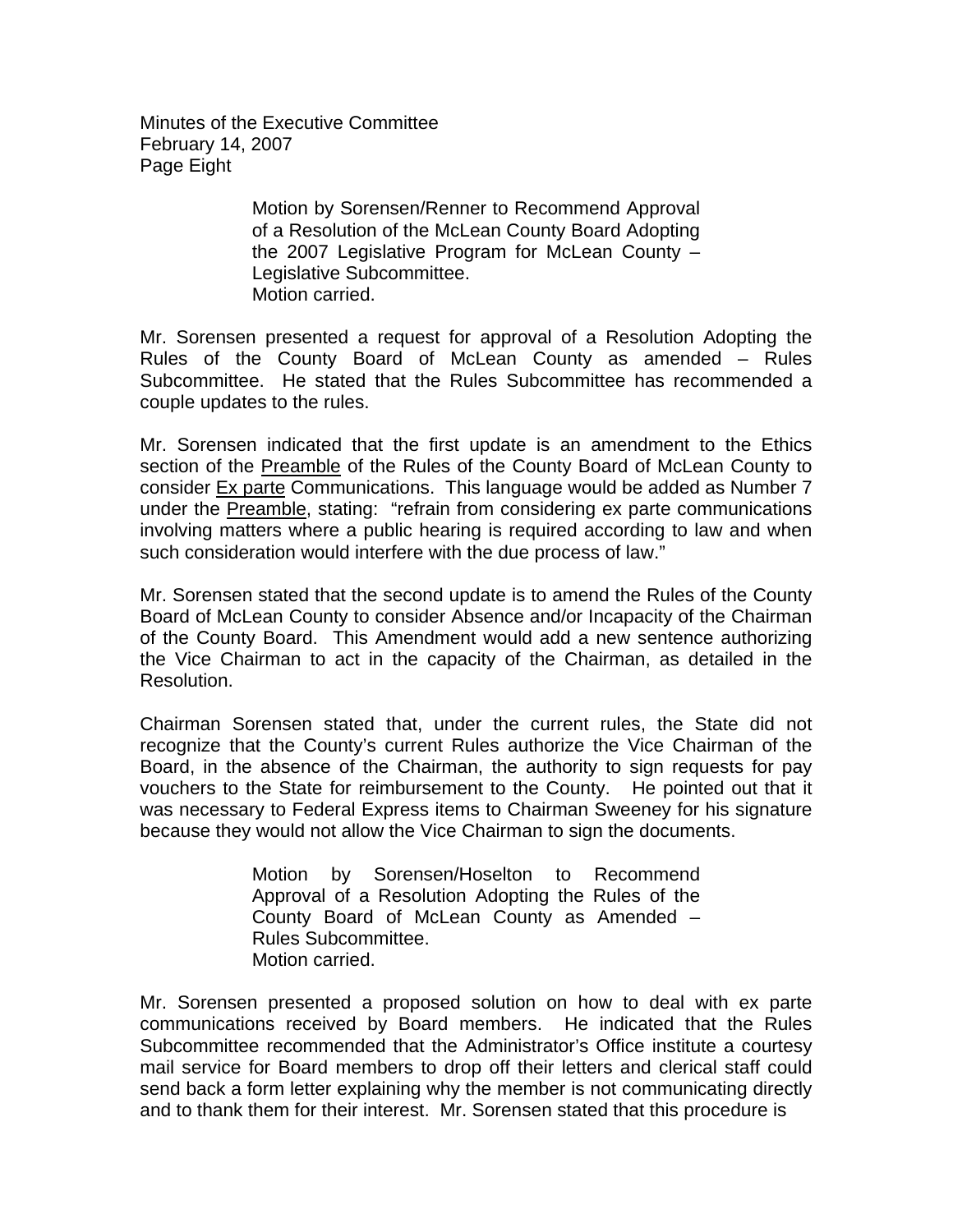Minutes of the Executive Committee February 14, 2007 Page Nine

not an action item. He indicated that the Administrator's Office has drafted a model letter and will set up a return mail service.

Mr. Zeunik stated that one logistical issue that needs to be worked out in the Administrator's Office is determining how to respond when all 20 Board members receive the same letter from the same individual.

Mr. Sorensen reiterated that the Rules Subcommittee did not feel like any action was required on the part of the Executive Committee, rather it was an effort to inform the Committee of this new service being offered by the Administrator's Office.

Chairman Sweeney presented a request for approval of a Resolution of the McLean County Board approving and authorizing an Appropriation of \$10,000.00 in support of the 150<sup>th</sup> Anniversary of the Founding of Illinois State University.

> Motion by Hoselton/Renner to Recommend Approval of a Resolution of the McLean County Board Approving and Authorizing an Appropriation of \$10,000.00 in Support of the 150<sup>th</sup> Anniversary of the Founding of Illinois Sate University. Motion carried, Member Segobiano voting "present."

Chairman Sweeney asked if there were any further questions or comments. There were none.

Chairman Sweeney introduced, for discussion, the issue on remote meeting attendance pursuant to Public Act 94-0508. Mr. Sorensen explained that this was one of the topics proposed during the Rules Subcommittee meeting on February  $6<sup>th</sup>$ . He indicated that there was a lengthy discussion during the meeting and the Subcommittee recommended that the topic be forwarded to the Executive Committee for their input and potential interest.

Mr. Sorensen noted that the State law allows remote attendance via telephone, internet, or video-conference. However, the law mandates that a quorum be present to vote approval of a remote attendee. Mr. Sorensen stressed that the County Board is not required to approve remote attendance.

Mr. Sorensen summed up the three issues that he believes need to be resolved should the Committee want to consider this as a new Rule:

- $\triangleright$  Remote attendance can only be done via telephone;
- $\triangleright$  Need to determine the number of times a member can exercise his right to use remote attendance;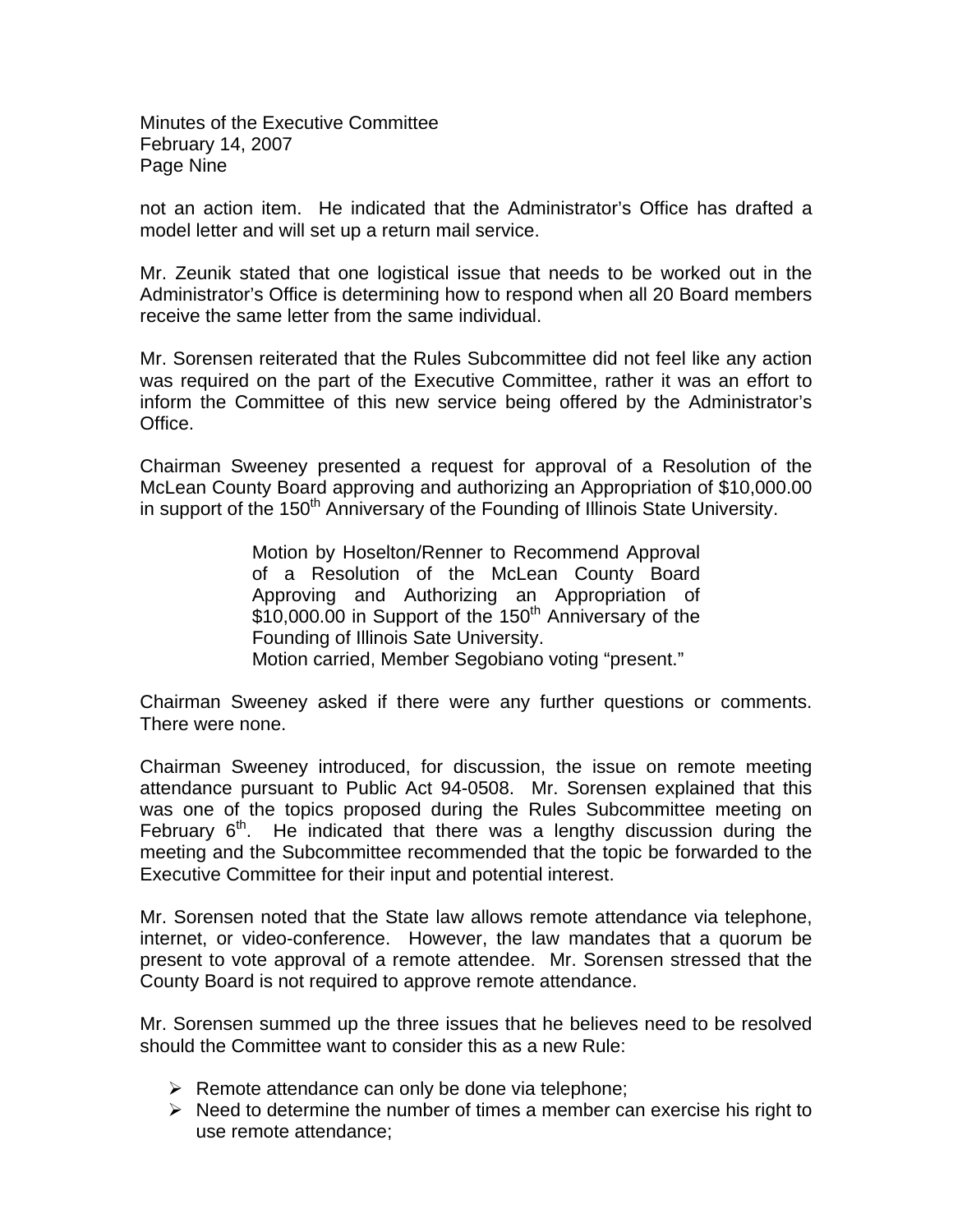Minutes of the Executive Committee February 14, 2007 Page Ten

¾ Chairman of a Committee, Subcommittee or Board cannot conduct a meeting via conference call, but must be physically present.

Mr. Sorensen advised that the Rules Subcommittee was split in terms of how they feel about remote attendance. Therefore, it was forwarded to the Executive Committee as an information item to determine if there is any interest in pursuing this issue. He reminded the Committee that they are under no obligation to do anything.

After a brief discussion, the Executive Committee concurred that they were not interested in pursuing the possibility of remote attendance.

Chairman Sweeney recommended that the Committee review the distributed list of projects that Metro Counties supports. He noted that Metro Counties is presently monitoring 236 bills. Chairman Sweeney indicated that our lobbyists are doing their job and this is what we were looking for when we joined Metro Counties.

Mr. Matt Sorensen, Chairman, Finance Committee, reported that the Finance Committee brings several items for action to the Executive Committee. The first item is a request for approval of Amendment to an Intergovernmental Agreement to Provide for Public Transportation in Ford, Iroquois, Livingston and McLean Counties (SHOWBUS) – Building and Zoning Department.

> Motion by Renner/Sorensen to Recommend Approval of Amendment to an Intergovernmental Agreement to Provide for Public Transportation in Ford, Iroquois, Livingston and McLean Counties (SHOWBUS) – Building and Zoning Department. Motion carried.

Mr. Sorensen presented the next three items as a group. The three items provide authorization for interfund borrowing in anticipation of Property Tax revenue later in the year. The first is a request for approval of an Ordinance Transferring Monies from the County General Fund 0001 to the F.I.C.A./Social Security Fund 0130 and the Tort Judgment Fund 0135, Fiscal Year 2007 – County Administrator's Office. The second is a request for approval of an Ordinance transferring Monies from the TB Care and Treatment Fund 0111 and the Health Department Fund 0112 to the Persons with Developmental Disabilities Fund 0110, Fiscal Year 2007. The final item is a request for approval of a Resolution transferring Monies from the Working Cash Fund 0002 to the I.M.R.F. Fund 0131, Fiscal Year 2007 – County Administrator's Office.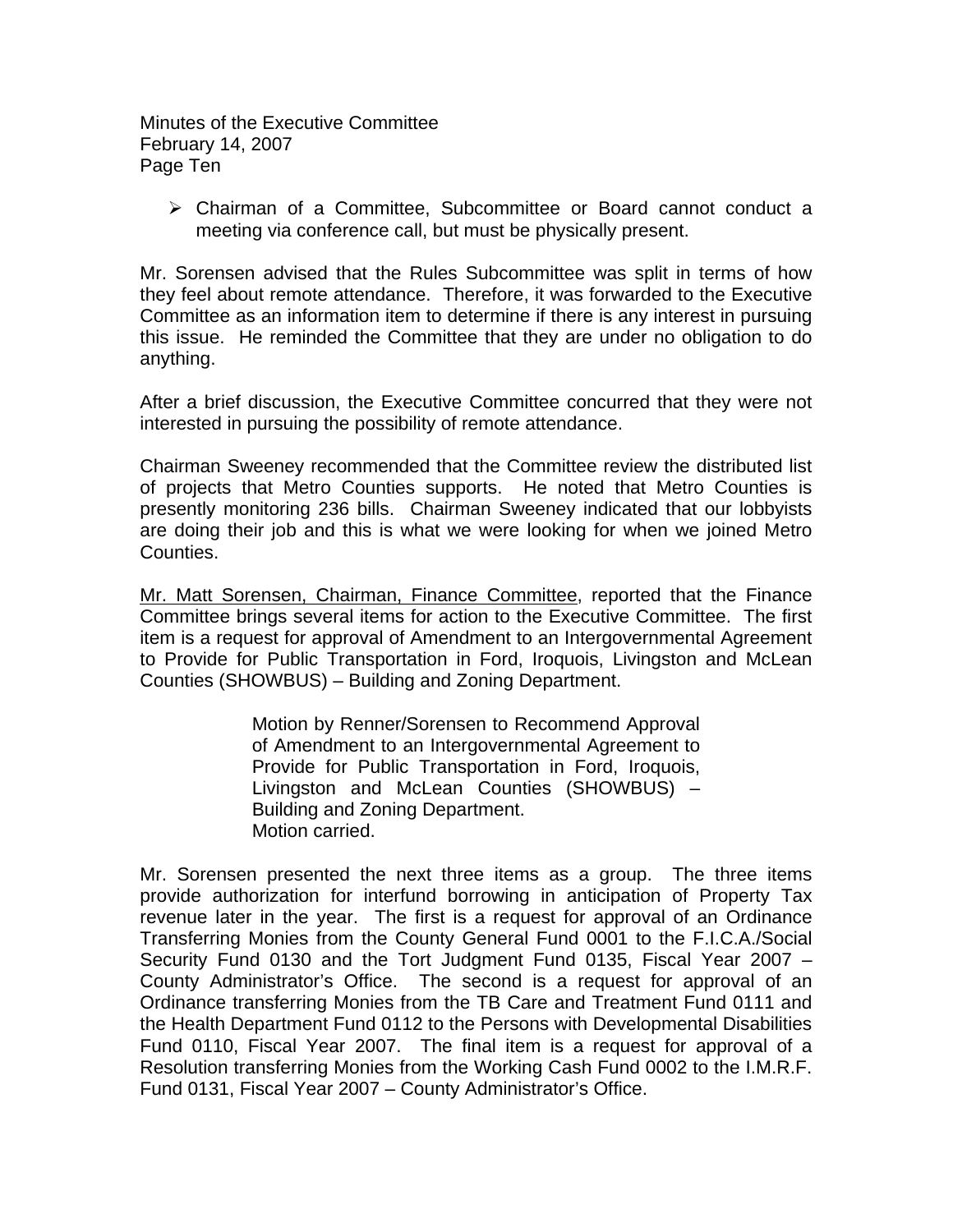Minutes of the Executive Committee February 14, 2007 Page Eleven

> Motion by Sorensen/Renner to Recommend Approval of an Ordinance transferring monies from the County General Fund 0001 to the F.I.C.A./Social Security Fund 0130 and the Tort Judgment Fund 0135, Fiscal Year 2007; an Ordinance Transferring Monies from the TB Care and Treatment Fund 0111 and the Health Department Fund 0112 to the Persons with Developmental Disabilities Fund 0110, Fiscal Year 2007; and a Resolution Transferring Monies from the Working Cash Fund 0002 to the I.M.R.F. Fund 0131, Fiscal Year 2007 – County Administrator's Office. Motion carried.

Mr. Sorensen presented a request for approval of an Ordinance of the McLean County Board amending the 2007 Ordinance to Reappropriate the Unliquidated Encumbrances of the prior Fiscal Year 2006 Budget – County Auditor's Office.

> Motion by Sorensen/Bostic to Recommend Approval of an Ordinance of the McLean County Board Amending the 2007 Ordinance to Reappropriate the Unliquidated Encumbrances of the prior Fiscal Year 2006 Budget – County Auditor's Office. Motion carried.

Mr. Sorensen presented a request for approval of a Resolution of the McLean County Board amending the Resolution Establishing the Budget Policy for Fiscal Year 2007 – County Clerk's Office.

Mr. Sorensen explained that the County Clerk's Office found an inconsistency between the Budget Policy and the Personnel Policy regarding using exempt County employees to help out at election time. It was discovered that the Budget Policy has language that contradicts the Personnel Policy, which states that exempt employees cannot be paid to assist in the County Clerk's Office. Mr. Sorensen stated that the County Clerk's Office requested that the language be altered to allow exempt employees to be paid for work they perform in the County Clerk's Office during election time.

> Motion by Sorensen/Renner to Recommend Approval of a Resolution of the McLean County Board Amending the Resolution Establishing the Budget Policy for Fiscal Year 2007 – County Clerk's Office. Motion carried.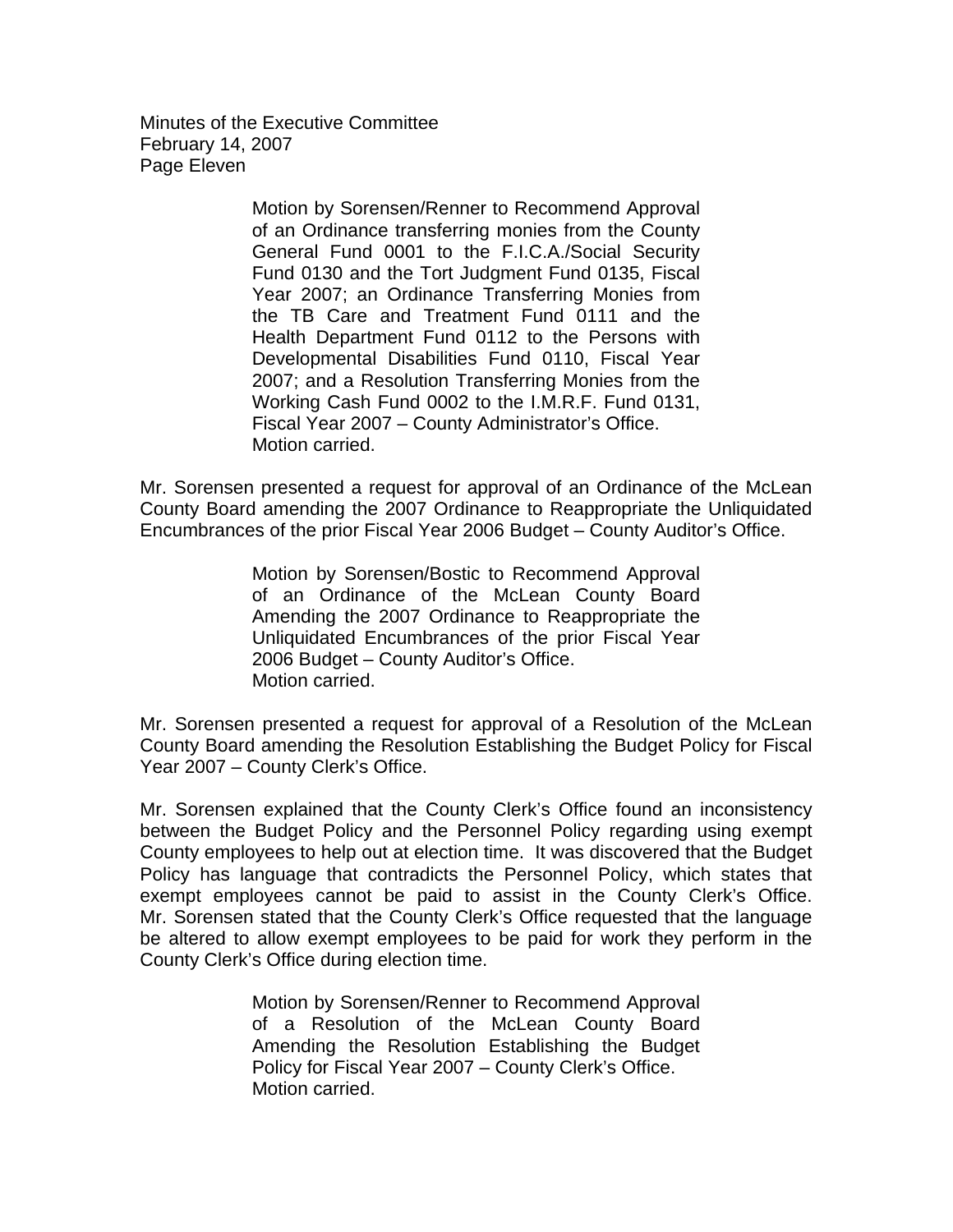Minutes of the Executive Committee February 14, 2007 Page Twelve

Chairman Sweeney asked if there were any questions or comments. Hearing none, he thanked Mr. Sorensen.

Mr. Tari Renner, Chairman, Justice Committee, reported that the Justice Committee brings one item for action to the Executive Committee, namely reconsideration of a request for Approval of an Emergency Appropriation Ordinance Amending the FY'2007 Combined Annual Appropriation and Budget Ordinance for the Purchase of a vehicle – EMA. Mr. Renner introduced Mr. Curt Hawk, Director, EMA, to explain the need for the vehicle and to answer any questions the Committee may have.

Mr. Hawk advised that the Rescue Squad was discontinued as a separate operation in 2005 and combined into the Emergency Management Budget in 2006. Further, he noted that EMA has eliminated four areas of emergency response, namely extrication, hazardous materials, technical rescue and aircascade. Mr. Hawk indicated that the County is out of the emergency rescue business and into the emergency management business, namely emergency response planning and executing the logistics of a response.

Mr. Hawk informed the Committee that the vehicle he is requesting will eliminate two obsolete rescue vehicles and will provide complementary services that are still needed in the community, but not services currently being provided by the local and rural fire departments. He noted that he had originally explored purchasing a new vehicle, but the cost was prohibitive. Mr. Hawk indicated that, during the budget cycle, he considered repairing the current vehicles, but, again, it was too expensive. When this truck became available in mid-November, 2006, it fit the needs of EMA at an affordable price.

Mr. Hawk explained that the current older vehicles are designed as quick response, heavy rescue and are loaded down with generators, air cascade systems, etc. The new vehicle has cabinet space available that will house logistics and planning materials.

> Motion by Renner/Sorensen to Recommend Approval of an Emergency Appropriation Ordinance Amending the McLean County Fiscal Year 2007 Combined Annual Appropriation and Budget Ordinance for the Purchase of a Vehicle – EMA.

Mr. Hoselton asked what is the frequency of use of this vehicle. Mr. Hawk responded that there were 35 call-outs last year and they responded to 25 of those calls, including teams that went out to support the police at a crime scene. EMA did the management work for the police while the police focused on the crime.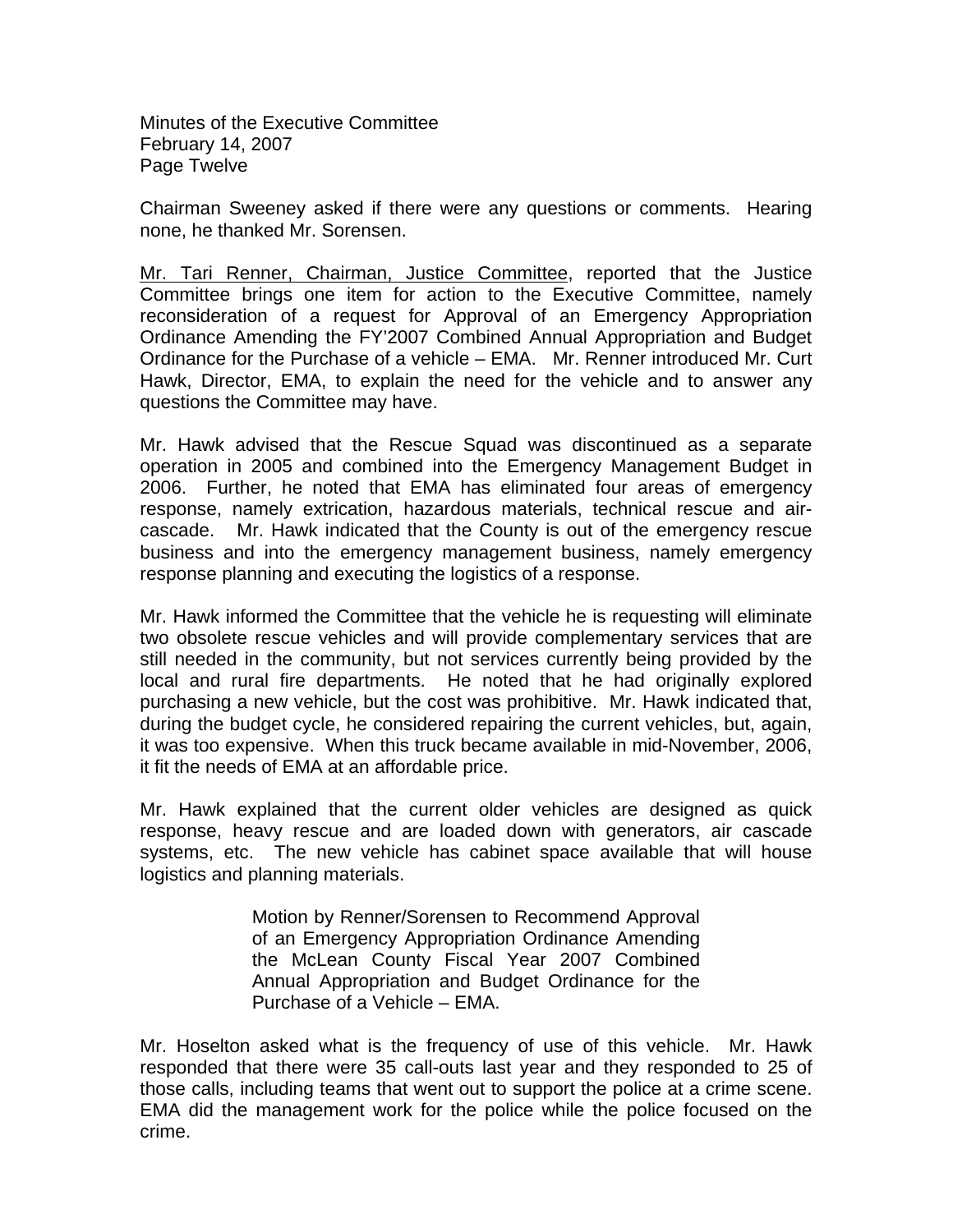Minutes of the Executive Committee February 14, 2007 Page Thirteen

Mr. Hoselton asked what jurisdictions does EMA support. Mr. Hawk replied that they support McLean County, as well as Livingston County. He informed the Committee that the McLean County EMA has been held up as an example by the State of Illinois as the role model for other EMA teams around the State.

Mr. Hoselton asked if EMA is used by Bloomington and Normal. Mr. Hawk stated that it is used by both. He added that it is also used by Pontiac P.D. and several other cities and towns. Mr. Hoselton asked if Bloomington-Normal get the bulk of EMA calls. Mr. Hawk responded that quite a few of the calls are from the Sheriff's Department and other areas as well as Bloomington and Normal.

Ms. Bostic asked what will need to be done to the vehicle once it is purchased to make it a viable vehicle for EMA. Mr. Hawk replied that virtually the only thing they will need to do is remove the other city's name. He indicated that the back end of the truck is a command center and includes a GIS system.

Mr. Hoselton asked if there is a charge-back to the department that requires the presence of EMA. Mr. Hawk responded that they do charge-back to the community for the use of supplies and fuel.

Mr. Segobiano expressed confusion over Emergency Management and how this truck's function will be different from the existing EMA vehicles. Mr. Hawk explained what Emergency Management entails and how it differs from Emergency Rescue. Mr. Hawk explained that Emergency Management is the management of an overall incident. For example, if there is an incident in McLean County that involves fire departments, police departments, hazmat squads, EMA would manage the coordination of all of the emergency agencies. The fire department would manage the fire department, the hazmat team manages the hazmat team, etc. and EMA would coordinate the entire operation in terms of communication and resources.

Mr. Segobiano asked for a printout of the calls to which EMA responded last year. Mr. Hawk supplied a printout, which will be placed in the Board packet.

Mr. Segobiano recommended that, if the new vehicle is purchased, the old equipment be sold. Mr. Hawk responded that he intends to sell the old vehicles and equipment that is not needed.

Mr. Zeunik explained that the County's Purchasing and Contracting Ordinance specifies how equipment must be disposed. First, it must be declared surplus equipment, then it must go out for bid. Bid forms can be sent to other agencies or departments. The bids can be handled two different ways, as follows: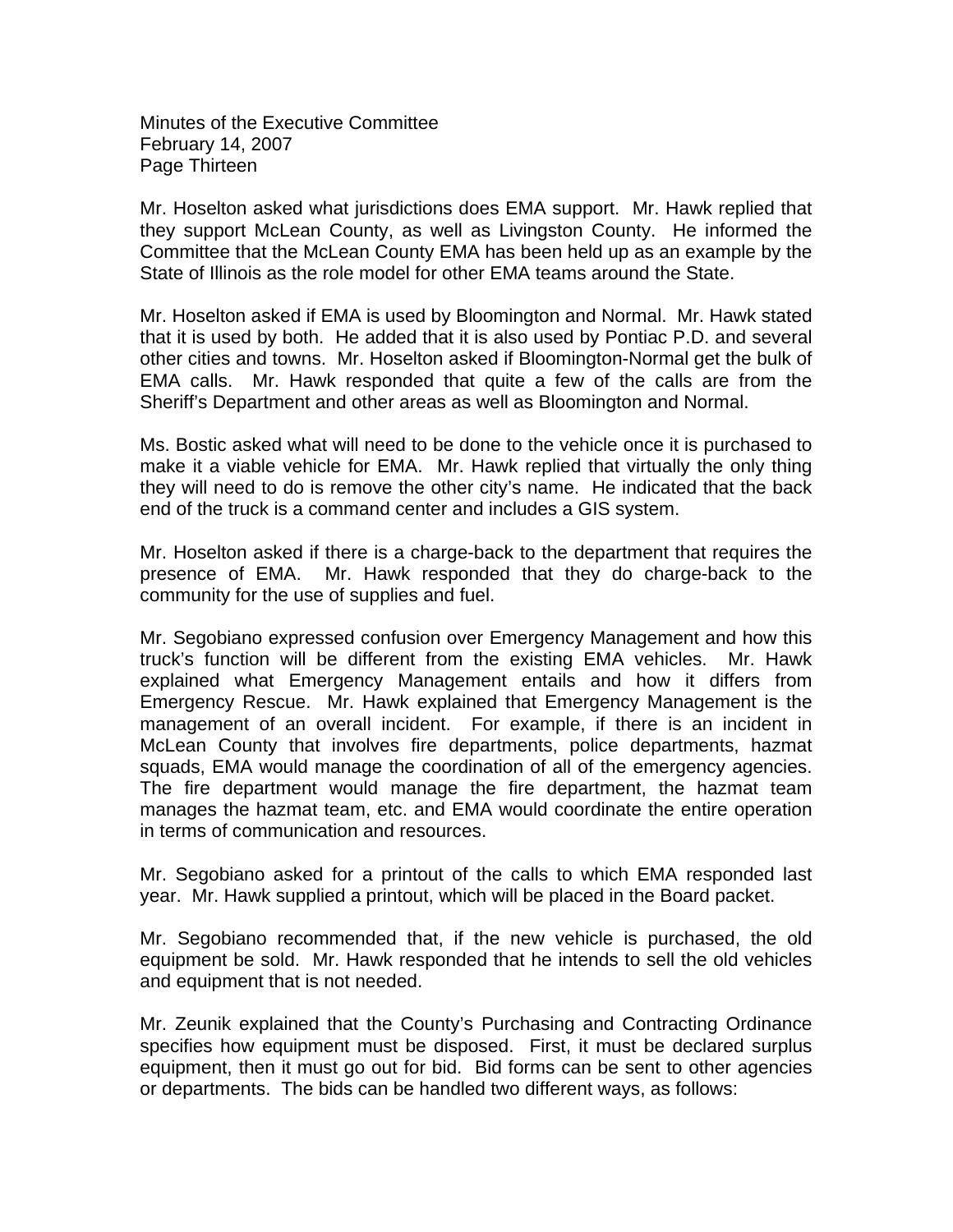Minutes of the Executive Committee February 14, 2007 Page Fourteen

- 1. Receive sealed bids and take the highest bid; or
- 2. Receive sealed bids and then allow bidders who are present to increase their bid if they choose.

Mr. Segobiano suggested that disposing of the old vehicles and equipment should have been a companion motion to purchasing the truck. Mr. Zeunik responded that this is already part of the Emergency Appropriation Ordinance currently under consideration.

Mr. Hawk informed the Committee that he would also like to dispose of a 1967 military Jeep Truck through E-Bay or a military collector's magazine. He noted that it is a fine piece of equipment. Mr. Hawk indicated that he believes he can get more money for the vehicle through this method.

The Committee asked what will this new vehicle do that the Mobile Command Center vehicle will not do. Mr. Hawk stated that the new truck will house operational materials, including pens and paper, electronic equipment etc. and will also have a GIS system of mapping. The Mobile Command Center vehicle is a command and communication center.

Ms. Bostic informed the Committee that there was an incident at the Health Department where an Ameren IP transformer blew out, which required EMA's involvement. She complimented Mr. Hawk on the assistance they provided during that time.

After further discussion, Chairman Sweeney called for a vote on the motion to the Emergency Appropriation Ordinance.

Motion carried.

Mr. Paul Segobiano, Vice Chairman, Land Use and Development Committee reported that the Land Use and Development Committee brings no items for action to the Executive Committee.

Chairman Sweeney asked if there were any questions or comments. There were none.

Ms. Diane Bostic, Chairman, Property Committee, reported that the Property Committee brings no items for action to the Executive Committee.

Chairman Sweeney asked if there were any further questions. Hearing none, he thanked Ms. Bostic.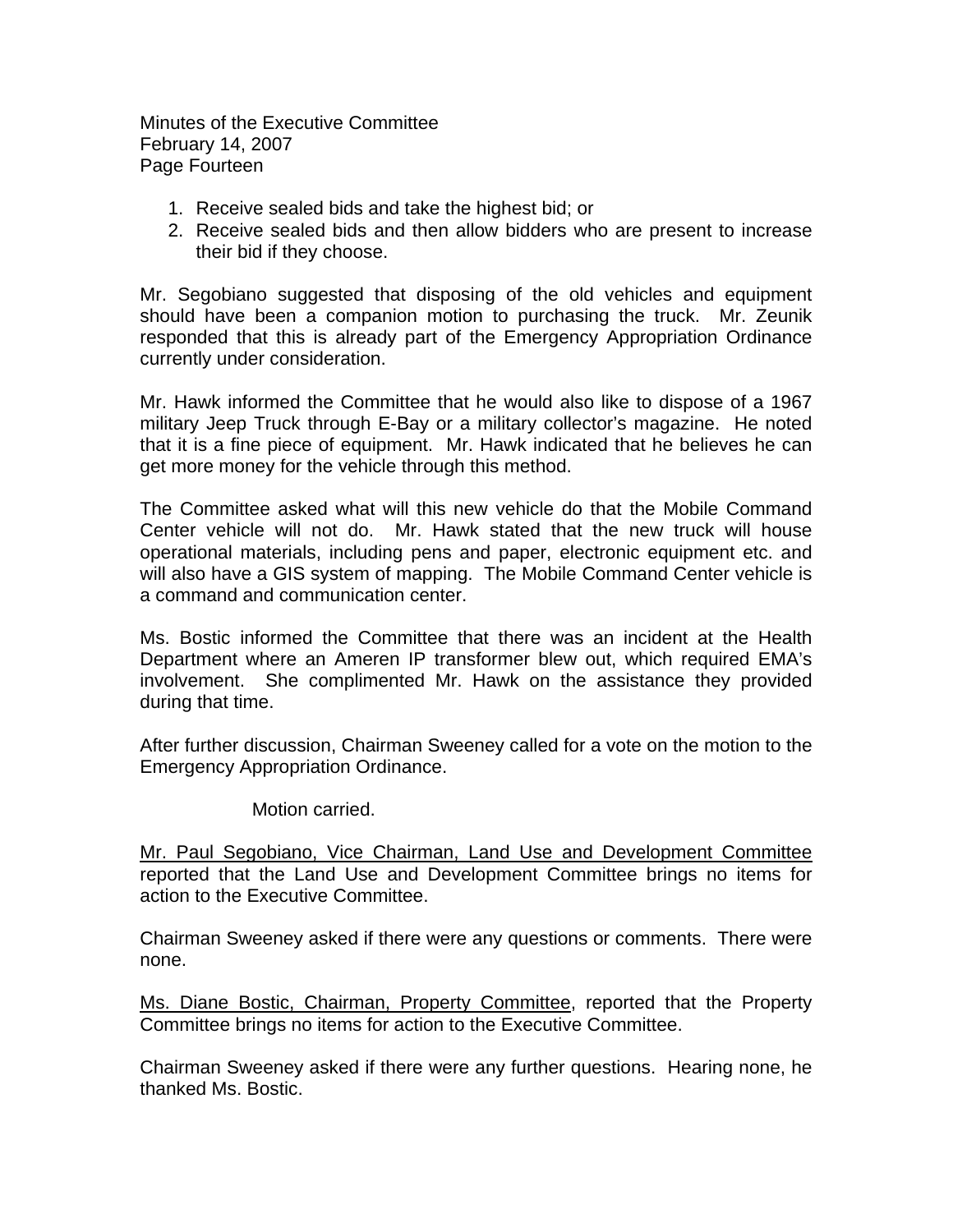Minutes of the Executive Committee February 14, 2007 Page Fifteen

Mr. Stan Hoselton, Vice Chairman, Transportation Committee, reported that the Transportation Committee brings no items for action to the Executive Committee.

Mr. John Zeunik, County Administrator stated that he had two informational items to present to the Committee. He announced that the County Board members will receive, in their County Board Agenda Packet, a DVD from Information Services, which is a complete recording of all of the Hearings that occurred on the White Oak Wind Farm. Mr. Zeunik advised that there will be instruction as to how you can listen to the DVD. He also noted that additional information, including written information, exhibits and the application submitted by Invenergy are available in the Building and Zoning Office. Mr. Zeunik indicated that this recommendation is scheduled to go to the County Board in March.

Mr. Lindberg announced that the STARCOM21 System is up and running and doing very well. He stated that two weeks ago, McLean County was contacted, via telephone, by the Chicago Fire Department and asked if we would stand by on a shared channel, which was done. Mr. Lindberg indicated that Deputy Sheriff Jeff Thompson, Technical Services, had a radio conversation with the Chief of the Chicago Fire Department to test the suitability of the STARCOM21 for use by the Chicago Fire Department. It earned an A++.

Mr. Sorensen asked if the Sheriff's Deputies are maintaining problem logs for dead spots in the County. Mr. Lindberg replied that they do maintain a log. Mr. Sorensen stated that he spoke with a Sheriff's Deputy who indicated that there are some issues in the Heyworth area. Mr. Lindberg stated that he will look into that problem.

Chairman Sweeney asked if there was any further discussion. Hearing none, Chairman Sweeney presented the final December 31, 2006 bills as recommended and transmitted by the County Auditor for payment. The fund total for the month is \$38,464.27 with the prepaid total the same.